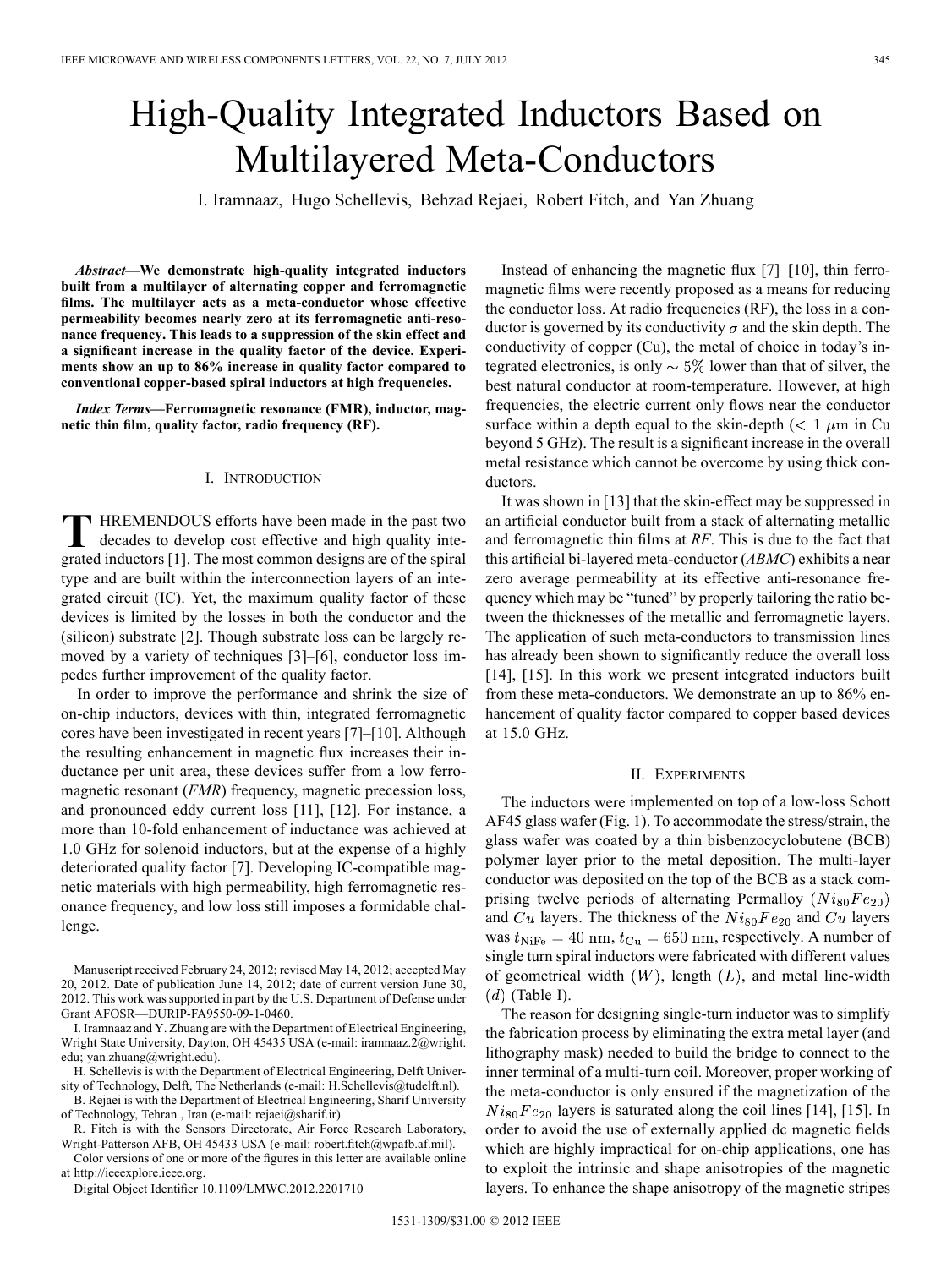TABLE I INDUCTOR DESIGN PARAMETERS WITH: WIDTH (W), LENGTH (L), COIL LINE WIDTH (D)

|                 | $\sim$<br>Ind<br>. . | י י<br>lnd | 14<br>Ind | $\sim$<br>lnd | Ind<br>24 | $\mathcal{L}$<br>Ind | $\mathcal{L}$<br>Ind | 34<br>Ind | 42<br>Ind | Ind<br>$\sqrt{2}$ | 44<br>Ind |
|-----------------|----------------------|------------|-----------|---------------|-----------|----------------------|----------------------|-----------|-----------|-------------------|-----------|
| W(<br>$(\mu m)$ | 300                  | 300        | 300       | 300           | 300       | 400                  | 400                  | 400       | 200       | 200               | 200       |
| $L$ ( $\mu$ m)  | 600                  | 600        | 600       | 1200          | 1200      | 800                  | 800                  | 800       | 1600      | 1600              | 1600      |
| $d$ ( $\mu$ m)  | 20                   | 30         | 40        | 30            | 40        | 20                   | 30                   | 40        | 20        | 30                | 40        |



Fig. 1. Comparison of inductance, resistance, and quality factor versus frequency of a single turn *ABMC* inductor (Ind\_33) and its copper counterpart. The insert in (a) shows the sketch of the *ABMC* consisting of 12 periods of bi-layered  $Ni_{80}Fe_{20}(40~\rm{nm})/Cu(650~\rm{nm})$  stack on a glass substrate, and in (b) shows the sketch of a single turn inductor.

comprising the mutli-layer, the values  $d$  in Table I are much smaller than  $L$  and  $W$ .

For comparison, control devices built from copper were fabricated with the same configurations. The RF characterization was carried out on an Agilent PNA-L network analyzer. The pad parasitic was de-embedded from the final S-parameter data by performing a separate set of measurement on a single "through" test fixture [16], [17].

# III. DISCUSSION

Fig. 1 shows the measurement results of Ind 33 (see Table I) and its copper counterpart (reference device) as an example. The *ABMC* inductor shows a lower value of resistance and a higher quality factor from 7 GHz up to 20 GHz. Near the effective anti-resonance frequency where  $\mu_{NiFe} \sim -t_{Cu}/t_{NiFe}$ , the average permeability of the *ABMC* becomes nearly zero. This will significantly enhance skin effect suppression [13]–[15].

This reduction of metal loss is manifested by a dip in resistance and a higher quality factor (Q) compared to the reference device. However, contrary to the theoretical predictions which were verified by full-wave electromagnetic simulations, one observes a second dip in resistance (and a corresponding peak in Q) at 15GHz. To understand the origin of this phenomenon measurements were performed on a large variety of devices with various geometrical parameters, listed in Table I. It turns out that for all *ABMC* and copper devices a resistance plateau occurs at  $\sim$  13 GHz, indicated by the arrows in Fig. 1(b). Though the exact origin of this effect is not clear yet, it is very likely caused by the tip-to-pad and pad-to-device discontinuity [18], [19]. The resistance plateau at 13 GHz gives the impression of a double resistance dip (and Q-peak). Take note that the peak in Q around 5 GHz for both *ABMC* and copper coils is related to the onset of *LC* resonance induced by the self-capacitance of the devices and is not related to the meta-conductor.

Fig. 2 compares the enhancement of the quality factors versus inductance of various inductors (Table I) at 10.0 GHz [Fig. 2(a)], 12.5 GHz [Fig. 2(b)] and 15.0 GHz [Fig. 2(c)]. Here 10.0 and 15.0 GHz are chosen to be close to the double Q-peak, and 12.5 GHz is close to the resistance plateau. Compared to the reference, an 86% increase in quality factor is obtained from Ind\_13 at 15.0 GHz. Finally, we should point to the fact that the etching process leads to significant undercut ( $\sim 10 \mu$ m measured by Atomic Force Microscopy). Were it not for such issues, we may have expected a higher quality factor of the *ABMC*based inductors.

It is worth mentioning that reducing the conductor loss will have a much less pronounced effect on  $Q$  if the substrate loss dominates. Nonetheless, there are scenarios where meta-conductors may still be useful on normal Si substrates. Current IC process technology allows relatively thick insulating  $SiO<sub>2</sub>$ layers ( $\sim 10\mu$  m) to be placed in between Si and the coil metal. This will reduce substrate coupling and, therefore, substrate loss. In these circumstances using meta-conductors will still have a significant effect on Q. Moreover, the *ABMC* can be viewed as a normal conductor with a low, frequency dependent sheet resistance. Therefore, although our experiments were restricted to single turn coils, similar improvement on quality factor should be observed for multi-turn inductors.

## IV. CONCLUSION

We have demonstrated high-quality integrated inductors based on *ABMC*. This artificial conductor shows a significant reduction of the ohmic loss at radio frequencies due to a suppression of the skin-effect. The technology can be implemented into the Saddle Add-on metallization [20]. We believe that